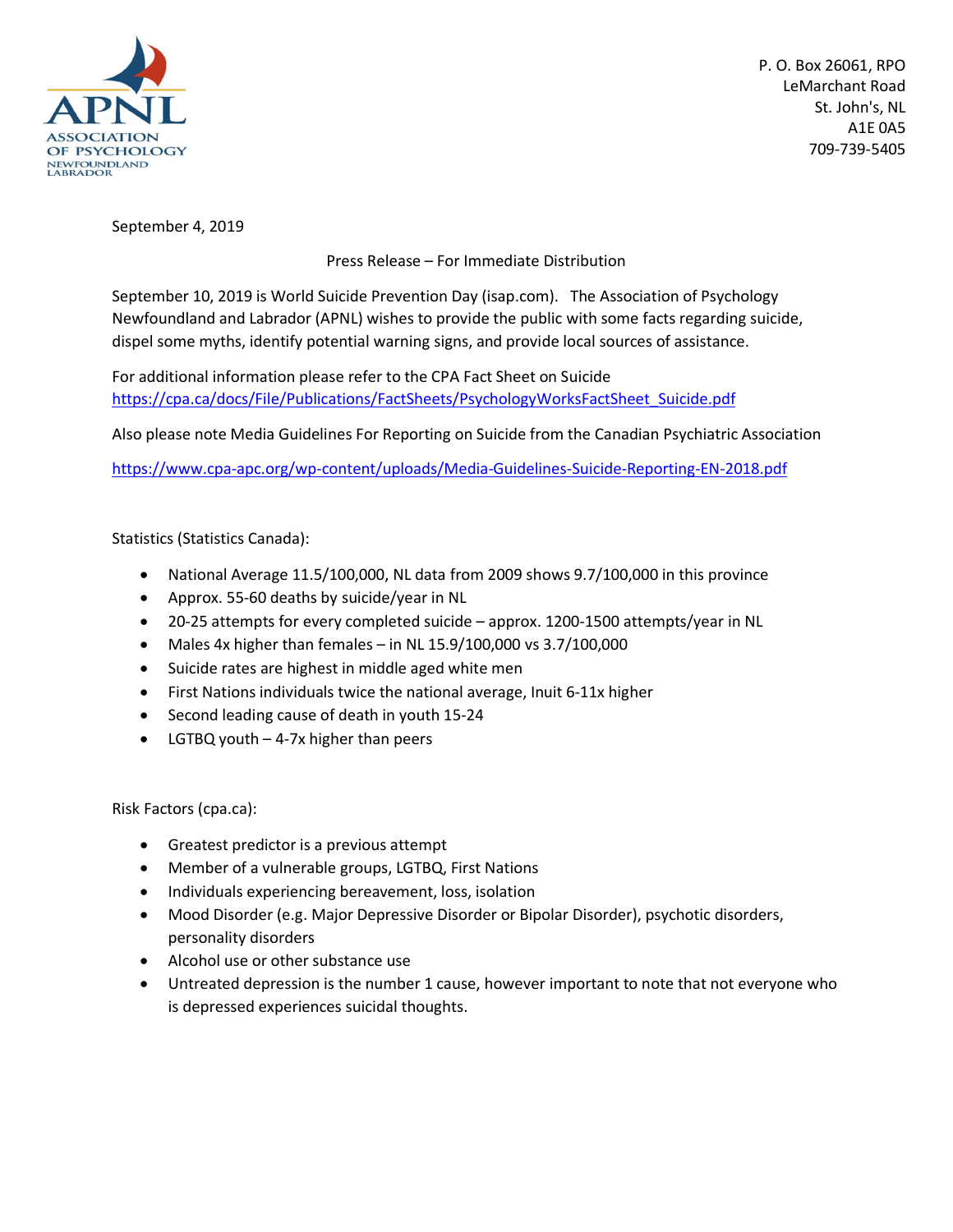

P. O. Box 26061, RPO LeMarchant Road St. John's, NL A1E 0A5 709-739-5405

Suicide Warning Signs (source suicide.org, cpa.ca)

- Appearing depressed or sad most of the time (untreated depression is the number one cause of suicide)
- Talking or writing about death or suicide
- Withdrawing from family and friends
- Feeling strong anger or rage
- Feeling hopeless or trapped like there is no way out of situation
- Experiencing dramatic mood changes
- Abusing drugs or alcohol
- Exhibiting a change in personality, sometime acting recklessly or impulsively
- Losing interest in most activities
- Experiencing a change in sleeping and/or eating habits
- Performing poorly at work or in school
- Giving away prized possessions
- Writing a will
- Feeling excessive guilt or shame

How to Talk About Suicide:

- Common myth that talking about suicide will make them suicidal
- Talking about it can open up discussion
- Use World Suicide Prevention Day information as a way to start the discussion
- Don't overreact or underreact
- Listen, don't judge, don't try to solve their problems, accept they are in pain and need help
- Don't try to convince them their thoughts are bad or wrong
- Assist in connecting them with sources of help, be their advocate if needed